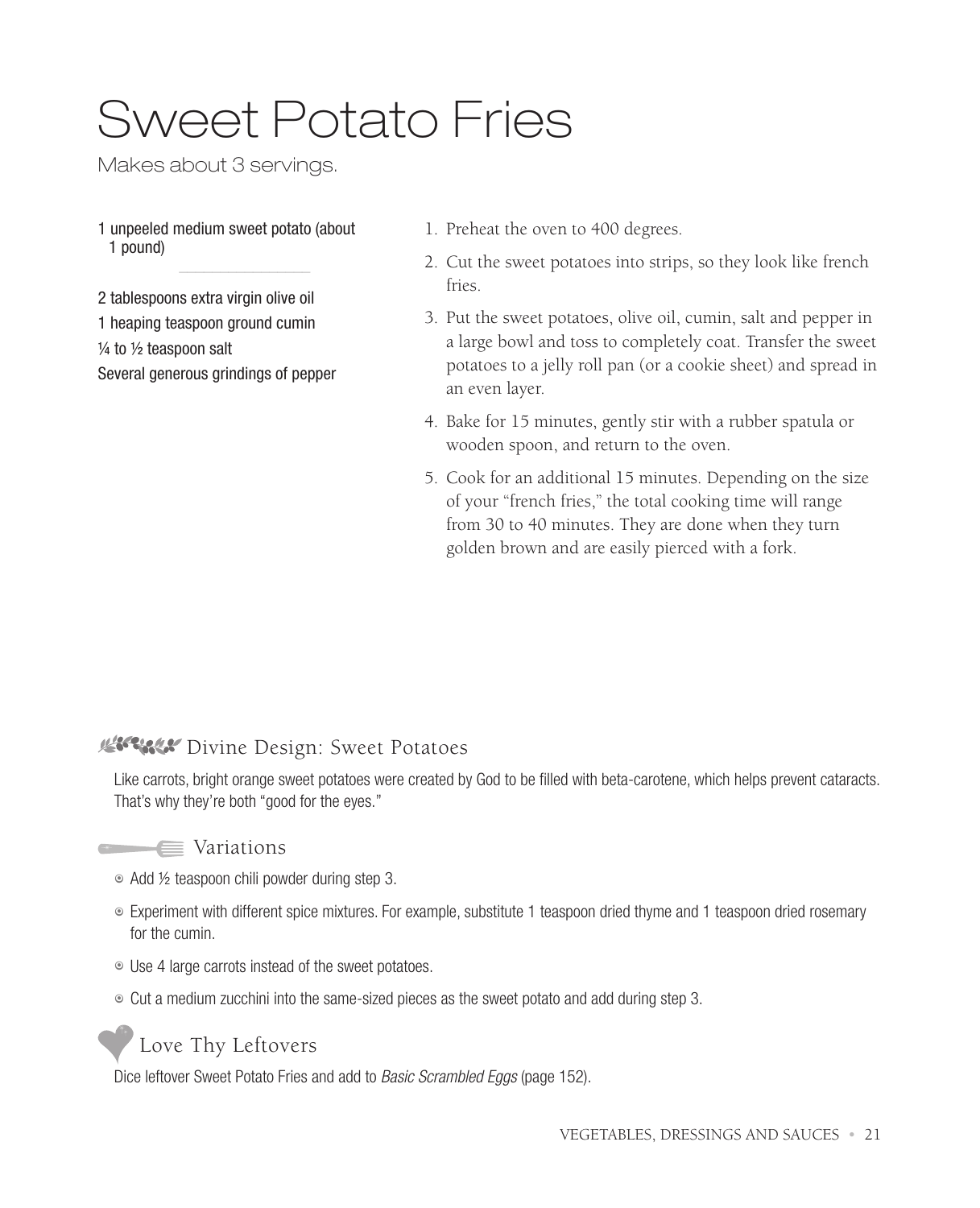# Pesto-Crusted Salmon

Makes 4 servings.

- 1 bunch parsley (mostly leaves)
- 2 tablespoons fresh thyme
- 2 tablespoons fresh rosemary
- 1 tablespoon fresh oregano
- 2 to 3 green onions (white and some green) or ¼ medium onion
- 1 /3 cup pine nuts or walnuts
- Heaping ½ teaspoon salt

Several generous grindings of pepper

1 /3 cup extra virgin olive oil

1 pound skinless salmon fillets

- 1. Preheat the oven to 400 degrees.
- 2. Prepare the pesto:
	- a. Combine the first eight ingredients (parsley through pepper) in a food processor and process until the mixture is well chopped.
	- b. While the food processor is running, slowly pour the olive oil through the feed tube. Process until smooth.
- 3. Wash the salmon fillets, pat dry, and place in an 8 x 8-inch baking pan.
- 4. Spread a ¼-inch layer of pesto evenly over the top and sides of the salmon.
- 5. Bake until the salmon flakes easily with a fork and begins to turn opaque, about 12 to 15 minutes, depending on the thickness of the salmon.

### **Bisease** Divine Design: Salmon

Fish oil, one of God's greatest creations, helps people of all shapes and sizes. Especially notable are the benefits for women: fish oil reduces menstrual cramping and fights prostaglandins, which cause heart problems and promote cancerous growths that lead to breast cancer.



- Use either version of Pesto (page 33) instead of the pesto indicated here.
- Use any flaky white fish such as tilapia or cod.
- <sup>®</sup> Spread the pesto over boneless, skinless chicken breasts and cook according to the directions for Basic Cooked Chicken (page 74), omitting the other ingredients.



- Use extra pesto to top baked potatoes, *Basic Cooked Rice* (page 39) or *Basic Roasted Vegetables* (page 15).
- Stir leftover pesto into Spinach and Cilantro Green Rice (page 43).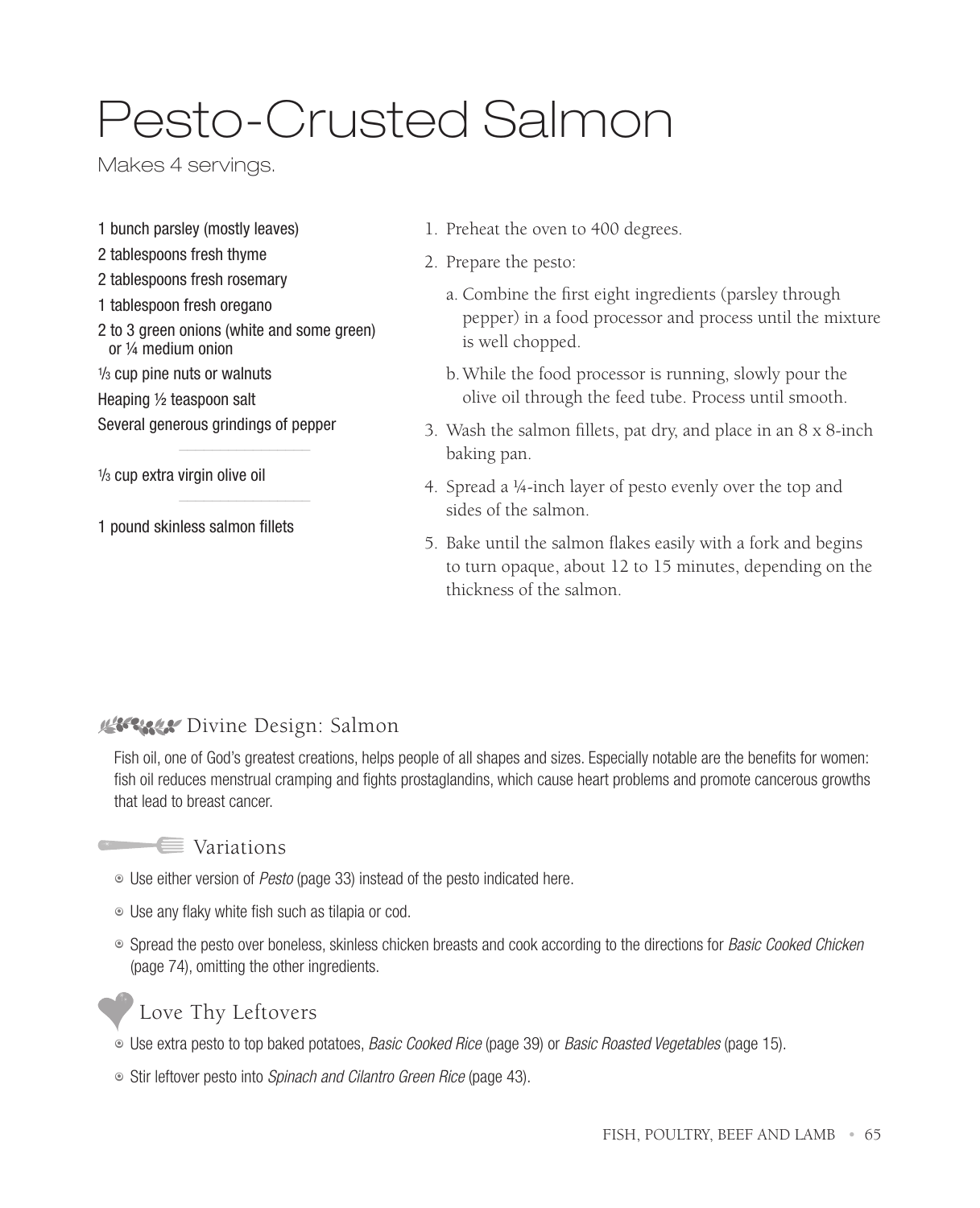# Chocolate Peanut Butter Balls

These taste best when kept refrigerated.

Makes about 36, 1-inch balls.

### PEANUT BUTTER BALLS

#### 1 cup semisweet chocolate chips

½ cup flax meal

- ½ cup oat bran
- 2 tablespoons carob powder or cocoa powder
- 2 tablespoons dried unsweetened coconut
- 1 cup peanut butter

½ cup tahini

½ cup honey or maple syrup (or a combination)

¼ teaspoon salt

#### OPTIONAL COATINGS

- $\circ$  Finely chopped nuts (pecans, walnuts or peanuts)
- 7 Dried unsweetened coconut
- 7 Sesame seeds
- 1. Coarsely chop the chocolate chips and add them to a medium bowl.
- 2. Add the remaining peanut butter ball ingredients to the bowl and mix thoroughly until all ingredients are completely incorporated.
- 3. Scoop the mixture by teaspoonfuls and roll into walnutsized balls, about 1 inch in diameter, and put on a plate or in a 9 x 13-inch baking pan.
- 4. If desired, roll the balls in a small dish with finely chopped nuts, coconut and/or sesame seeds.
- 5. Cover the plate or pan and chill before serving.

### **Riverse Divine Design: Chocolate**

We've got good news for you! The Creator placed antioxidants called flavanols in the cocoa plant to help your body metabolize sugar and lower your blood pressure. To reap these benefits, add a bit of dark chocolate to your healthy diet. Help fix your body and your cravings.



- Press the peanut butter mixture into an 8 x 8-inch baking pan and sprinkle with the coating, rather than rolling into balls.
- 7 Use a food processor to chop the chocolate chips. Add the remaining peanut butter ball ingredients to the food processor and process until all of the ingredients are well incorporated.
- Replace up to half of the peanut butter with almond or cashew butter.
- Substitute raisins or other dried fruit for some or all of the chocolate chips.
- Substitute carob chips for the chocolate chips.